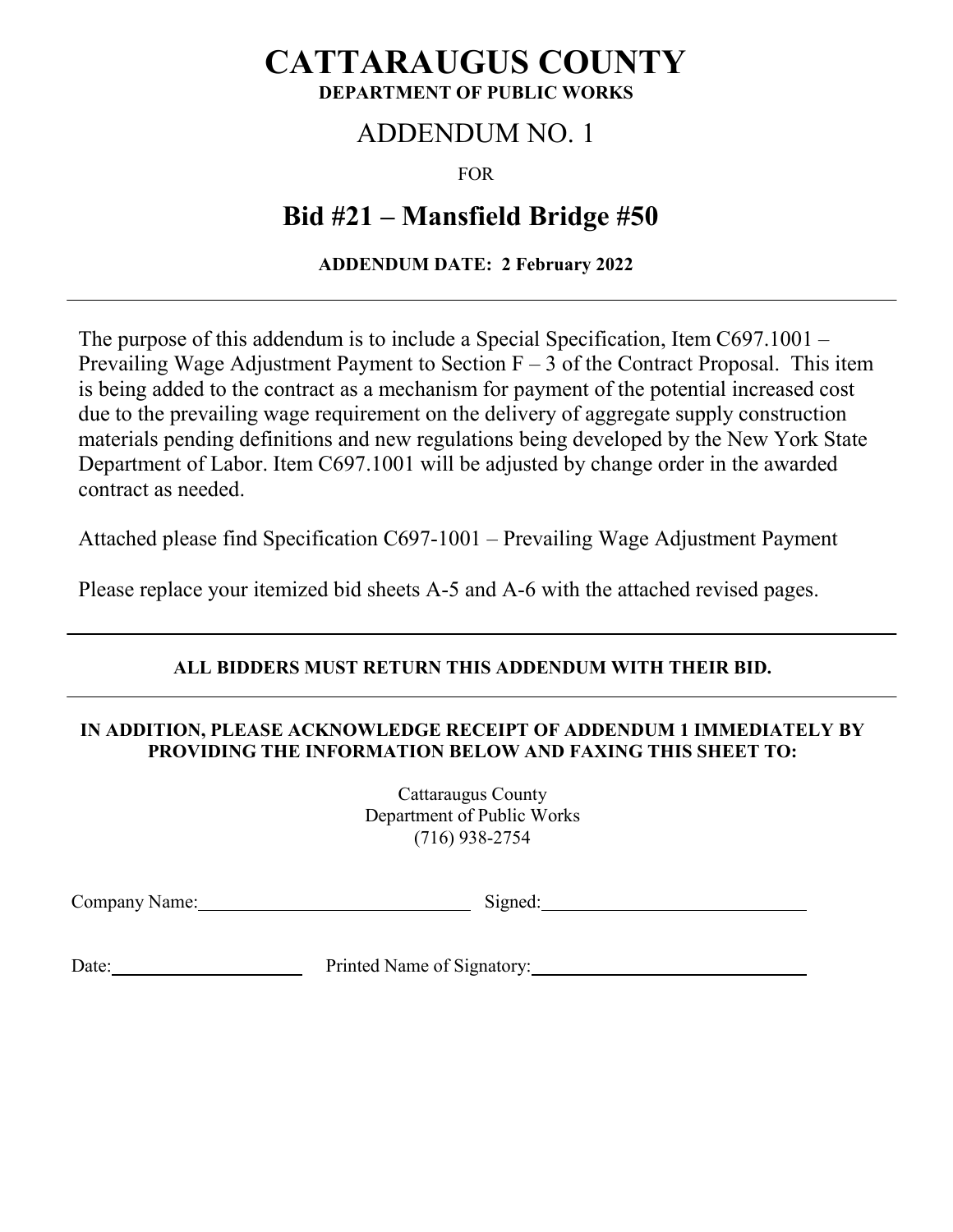## ITEM C697.1001 – PREVAILING WAGE ADJUSTMENT PAYMENT

#### DESCRIPTION:

This prevailing wage adjustment payment provides a contract contingency allowance for additional compensation to the Contractor for the potential increase in the delivery cost of materials delivered to the project job site. This potential increase is due to new state legislation (S255B), Section 1. Subdivision 3-a of section 220 of the labor law is amended by adding new paragraph f to read as follows: "f. Prevailing wage shall be paid for work performed on a public works project pursuant to this section for any work involving the delivery to and hauling from such projects of aggregate supply construction materials, as well as any return hauls, whether empty or loaded and any time spend loading/unloading."

#### ELIGIBLE WORK:

Only the increased cost of the delivery of materials due to prevailing wage rate requirements will be eligible for the prevailing wage adjustment payment. A payment adjustment shall be made for materials delivered on public works projects pursuant to this section. Delivery to and hauling from the project job site of aggregate supply construction materials, as well as any return hauls, whether empty or loaded and any time spent load/unloading would be considered eligible under the amended labor law.

#### MATERIALS:

None specified.

#### CONSTRUCTION DETAILS:

None specified.

#### METHOD OF MEASUREMENT:

The prevailing wage rate adjustment payment will be measured on a Dollar Cents basis.

#### BASIS OF PAYMENT:

The basis of payment of the prevailing wage adjustment will be based on actual delivery cost increases as shown by supplied certified payroll versus affidavit of non-prevailing wage hourly rate and benefits. Only those aggregate supply construction materials associated with the project are eligible for adjustment. The Contractor shall provide the Engineer with a list of materials to which the Contractor opts to apply the prevailing wage rate adjustment. For each material, the Contractor shall also identify the parties, by name and role whose relationship establishes delivery of the aggregate supply construction material. The Contractor will be required to provide certified payroll for all claims of the prevailing wage rate adjustment payment. If the contractor does not provide a list of materials and the necessary information to justify the adjustment payment, no payment will be made.

#### Payment will be made under:

| Item No.  | Item                               | Pay Unit      |
|-----------|------------------------------------|---------------|
| C697.1001 | Prevailing Wage Adjustment Payment | Dollars-Cents |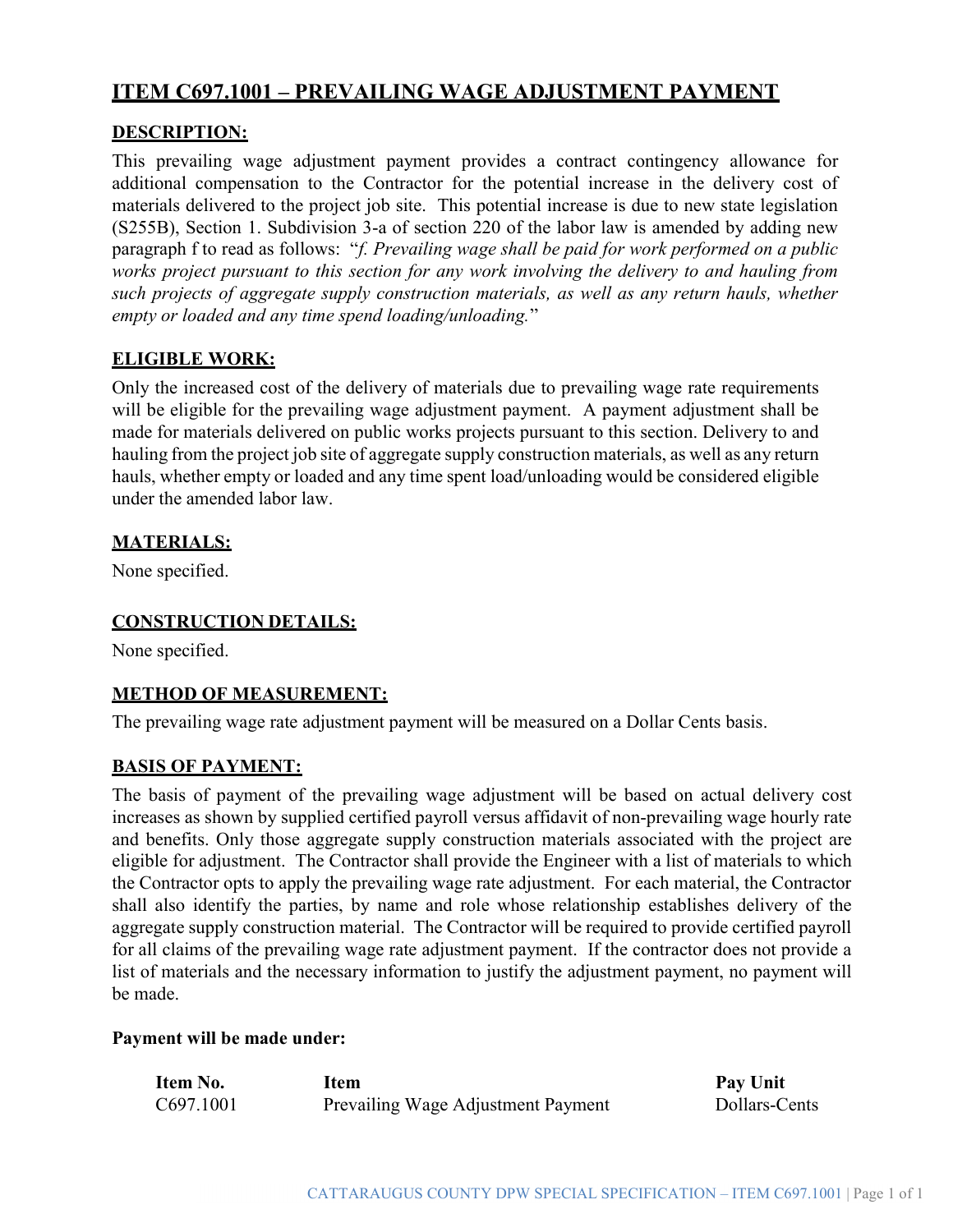| <b>NUMBER</b><br>ITEM | ESTIMATE OF<br>QUANTITIES | ITEMS WITH UNIT BID PRICE<br>WRITTEN IN WORDS       | UNIT BID PRICE<br><b>DOLLARS</b> | <b>CENTS</b> | AMOUNT OF BID<br><b>DOLLARS</b> | CENTS |
|-----------------------|---------------------------|-----------------------------------------------------|----------------------------------|--------------|---------------------------------|-------|
|                       |                           |                                                     |                                  |              |                                 |       |
| 619.04                | 25 EA                     | <b>TRUCTION BARRICADES</b><br><b>TYPE III CONST</b> |                                  |              |                                 |       |
|                       |                           | <b>Dollars</b><br>For:                              |                                  |              |                                 |       |
|                       |                           | Cents                                               |                                  |              |                                 |       |
| 620.05                | 126 CY                    | STONE FILLING (HEAVY)                               |                                  |              |                                 |       |
|                       |                           | <b>Dollars</b><br>For:                              |                                  |              |                                 |       |
|                       |                           | Cents                                               |                                  |              |                                 |       |
| 625.01                | 11S                       | SURVEY & STAKEOUT                                   |                                  |              |                                 |       |
|                       |                           | <b>Dollars</b><br>For:                              |                                  |              |                                 |       |
|                       |                           | Cents                                               |                                  |              |                                 |       |
| 699.04                | 211                       | $(4%$ MAX)<br>MOBILIZATION                          |                                  |              |                                 |       |
|                       |                           | <b>Dollars</b><br>For:                              |                                  |              |                                 |       |
|                       |                           | Cents                                               |                                  |              |                                 |       |

**ITEMIZED PROPOSAL** 

**MANSFIELD BRIDGE NO. 50<br>HINMAN HOLLOW ROAD OVER MANSFIELD CREEK** 

The Itemized proposal shall be completed by the bidder with the unit prices written in words and numerals and the extensions written in numerals.